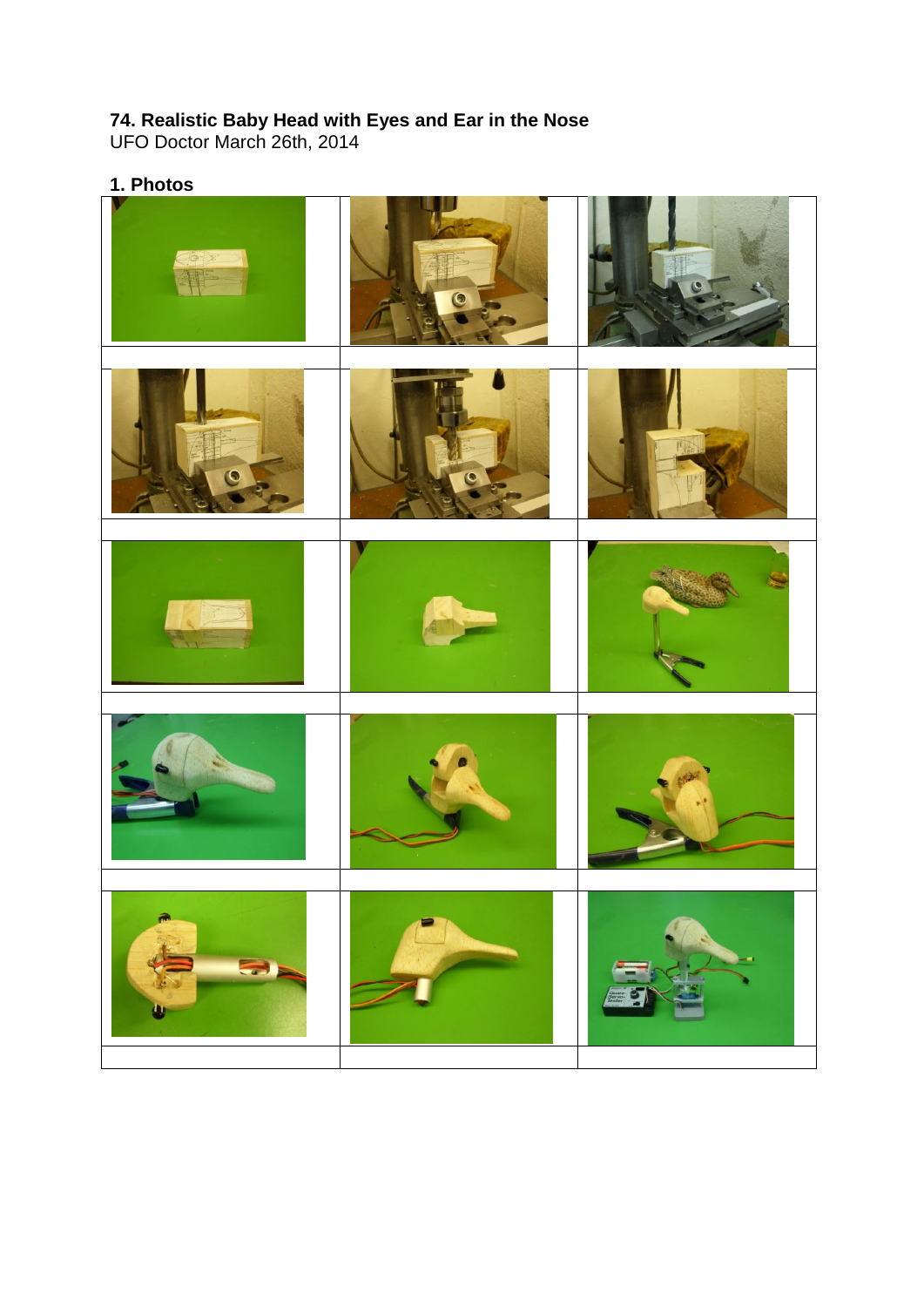## **2. Test Setup and Results**

2.1 Test Setup



Note: Very weak IR-LED with omnidirectional characteristics



Comment:

1. Quite good performance!

2. Very low amplitude